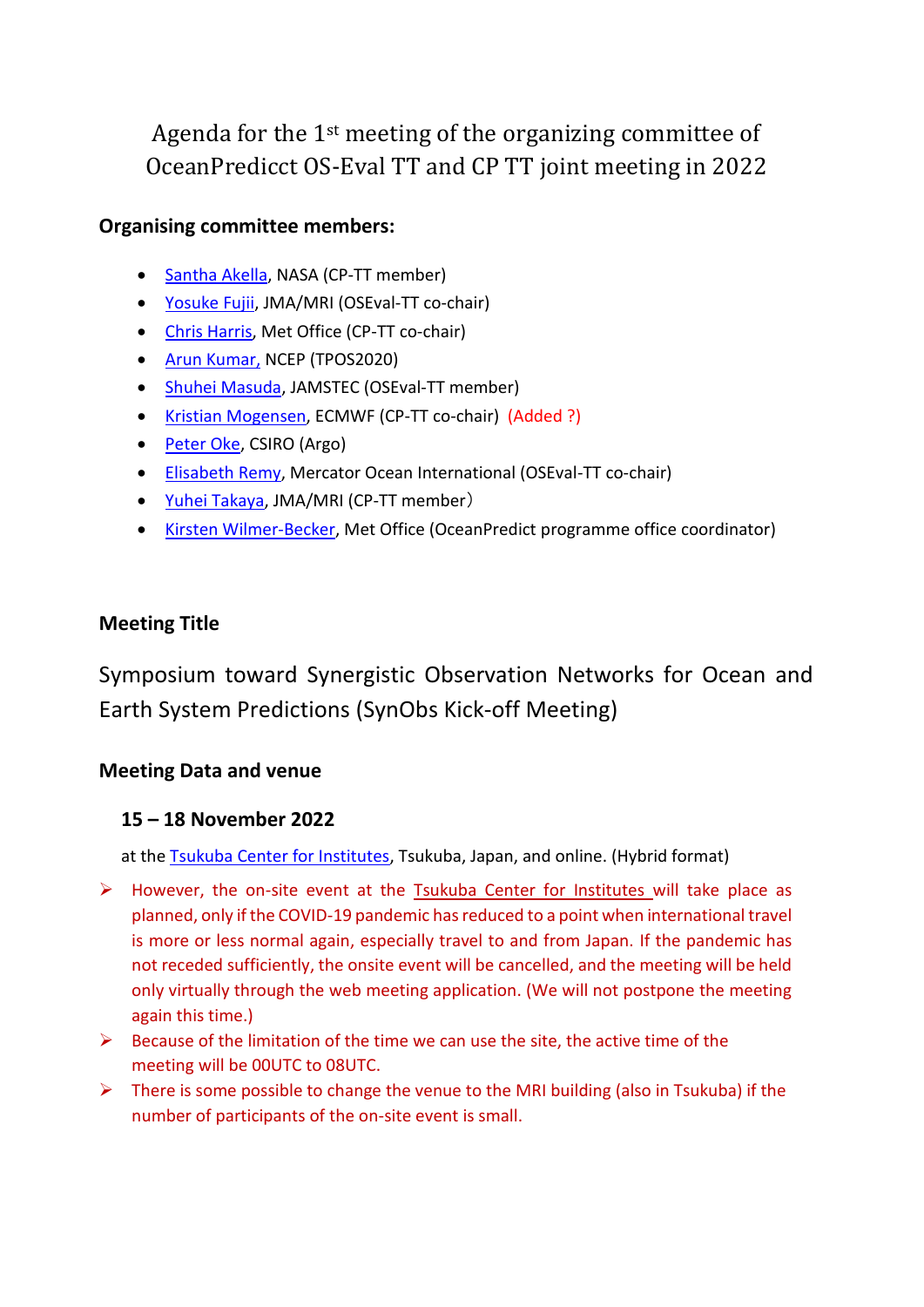# **Meeting organization schedule (not fixed but will not largely modified)**

**May 13th: First Announcement Until Jun. 30th: - Decide whether we hold the on-site even or not. Jun. 30th: - Second Announcement (call for papers and registration) - Open the web page for submission and registration Aug. 1st: First deadline for abstract submissions Aug. 22nd: Final deadline (and close of registration for people who need visa) Aug. 29th: Announcement of the acceptance Aug. 22nd-Sep. 30th: The 2nd organizing committee meeting(s) for deciding the full agenda including presentations, chairs, rapporteurs, hosting events Sep. 5th: Deadline for the Japanese visa documents Sep. 30th: Send the documents for Japanese visa to participants Oct. 1st: Third announcement (including full agenda) Oct. 31st: Registration is closed for all people.**

## **Attendance**

Not only the members of the two task teams (OSEval-TT and CP-TT) are warmly invited to the meeting, but also

- People who intend to participate in or to contribute to SynObs
- attendees of previous events of either team
- OPST and OP patrons' group members
- OP members of other TT's
- researchers who work in earth system predictions based on ocean data assimilation

#### **OS-Eval TT and CP-TT members or their substitutes are expressly invited to attend.**

- $\triangleright$  Currently, Japanese government request visa for all people entered Japan. The government also requested to show the proof of vaccination or to be isolated for 3 days.
- $\triangleright$  We may limit the number of on-site participants because we cannot manage large number of visa applicant. Or we may decide 10-20 people who are invited to the on-site event previously, and ask other people to attend through online.
- $\triangleright$  Anyway, we need to reconfirm Japanese immigration status before deciding that we hold the on-site event.
- $\triangleright$  We may take a questionnaire to confirm how many people are likely to visit Japan.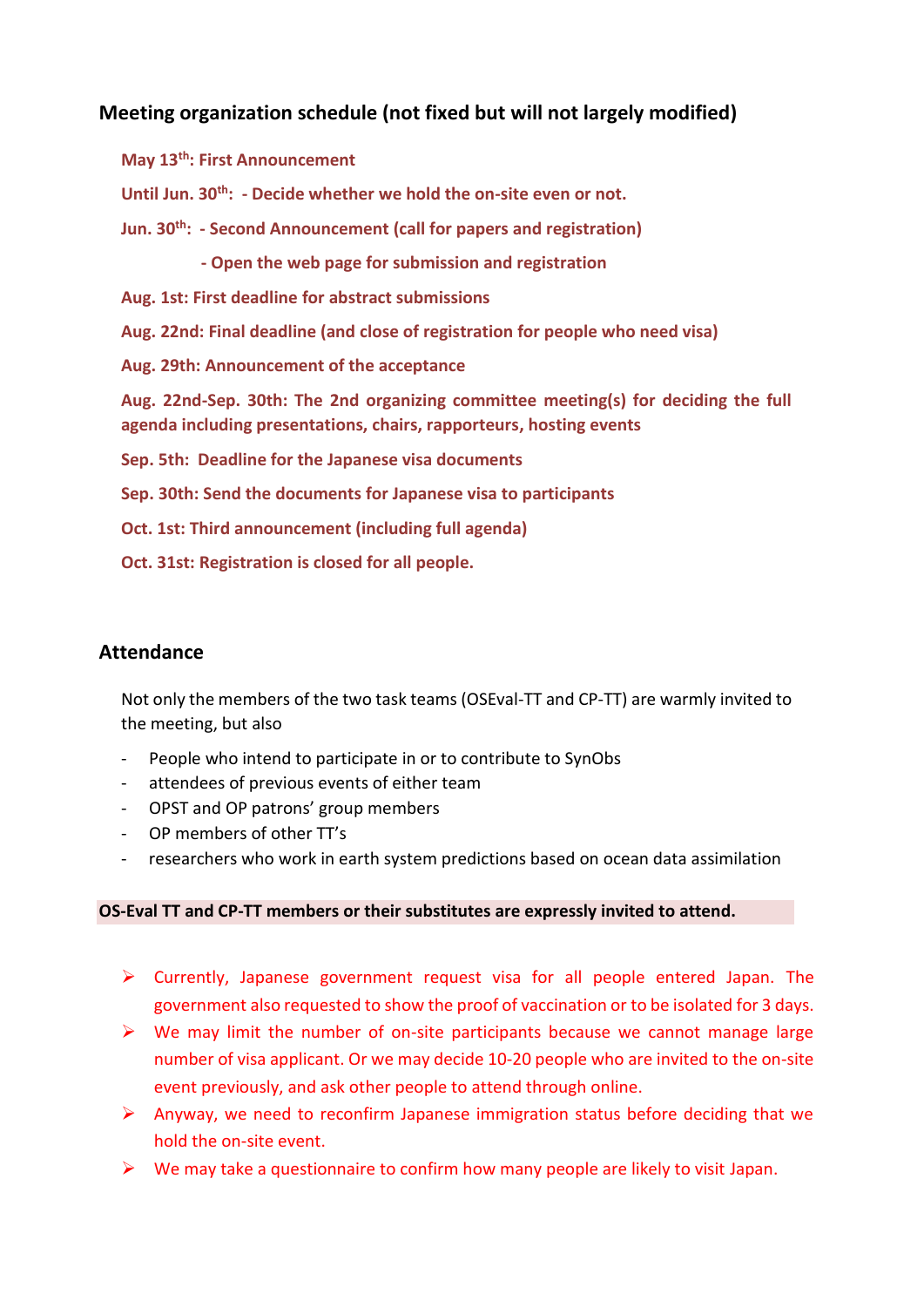# **Agenda**

### **1. Observing system evaluation showcase**

- Impact assessment of present and future observation networks
	- Evaluation of large swath sea level anomaly data (SWOT, COMPIRA, …)
	- Evaluation of the global Argo Array and its evolution (Argo2020 design, BGC Argo)
	- Evaluation of tropical buoys (TPOS2020 design)
- Evaluation of ocean data impacts on coupled prediction and data assimilation
- New methods for designing and evaluating the observation network
- Best practices for observing system evaluation

#### **2. Development for better use of observation data**

- Observation operators
	- For new-type observations (Lagrangian trajectories, Ocean current velocities, etc.)
	- For coupled data assimilation system (Radiance, Scatterometer, etc.)
- Modelling of the background errors across multi-physics/domains
	- Across the atmosphere-ocean boundary
	- Across the open ocean-coastal sea boundary
	- Across physical and biogeochemical parameters
- Methods for dealing with correlated observation errors
	- Data Thinning and modelling of observation errors

#### **3. Earth System prediction and data assimilation**

- Model and data assimilation development for coupled prediction
	- Earth System modelling
	- Initialization technique, including coupled data assimilation
- Best practices for coupled prediction and data assimilation
	- Operational coupled system design
	- How to mitigate the coupling shock
	- How to generate ensemble members
- Ocean observation timeliness requirements for operational coupled systems
- Robust metrics to assess improvements (statistics of observational-innovations, forecast skill, score-cards, etc)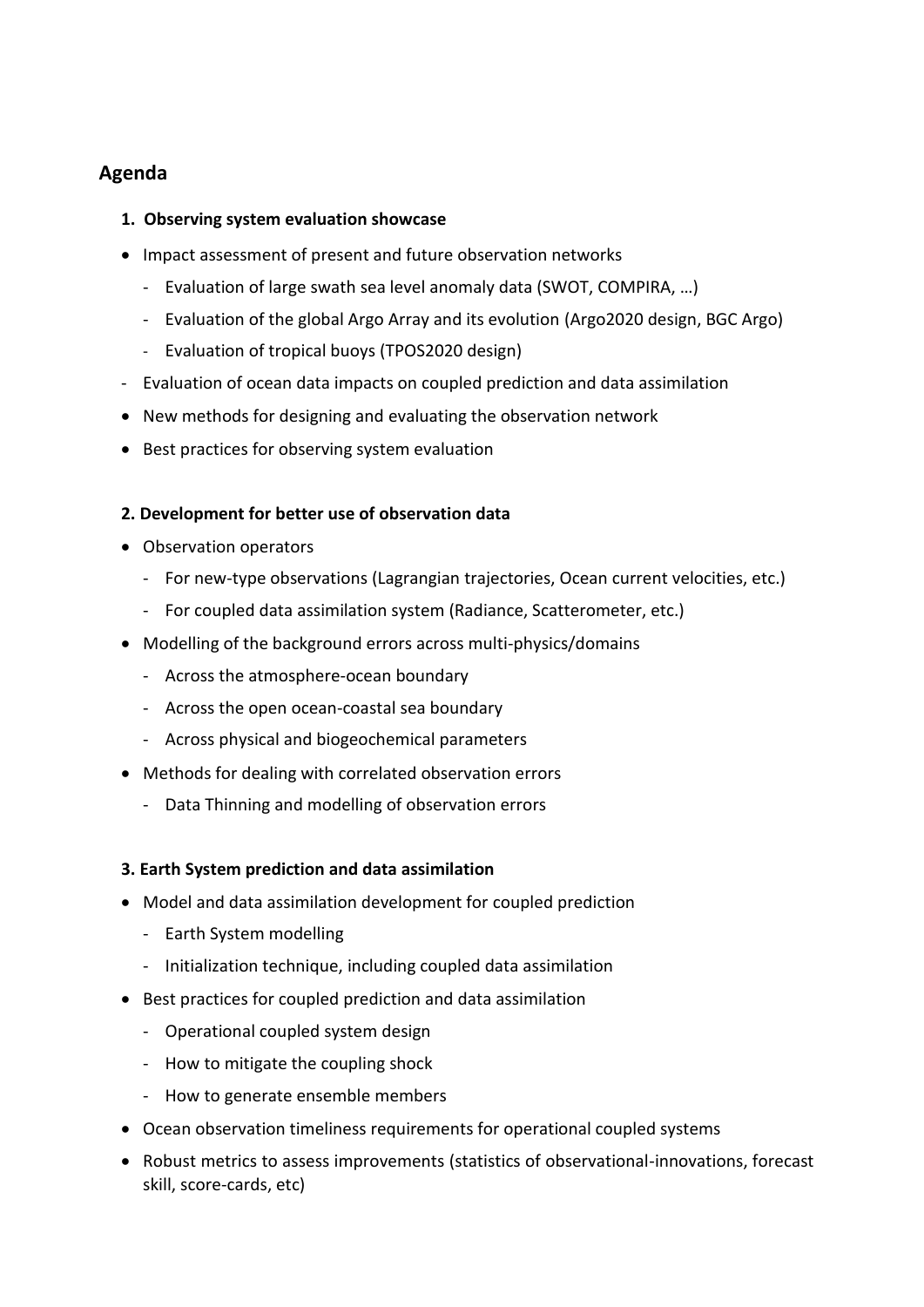- **4. Discussion on the future activities of OS-Eval TT, CP-TT, and SynObs.**
- Setup of SynObs activities
- CP-TT contribution to UN Decade of Ocean Science (ForeSea and SynObs)
- Communication across modelling and data communities for various earth system domains

### **Meeting Structure**

- Having parallel sessions (3-parallel at most) is possible. (It depends on the number of submitted presentation.)
- We accept on-site and virtual oral presentations.
- We also accept poster presentations.
- How about virtual poster presentations? (Should be discussed at the next meeting.)
- Parallel discussion sessions will be held for agenda 4.
- Invited talk? (Should be discussed at the next meeting.)
- Although we have not decided the web meeting application yet, but a strong candidate is using Zoom (or Webex) and Slack (or Google Group). We do not intend to do live streaming.
- Participants of the onsite event may be requested to take body temperature and to do sanitisation hand at the entrance of the site and to wear a nonwoven fabric mask anytime except for the time eating and drinking. We may provide nonwoven fabric masks to all participants. (These are not forced by laws. But organizers have responsibility to request them.)
- We do not have a night symposium reception due to prevention of spreading COVID-19. (It may be possible to have a long coffee break reception or a lunch reception for personal communications.)

### **Registration**

We will collect following information at the registration.

- $\checkmark$  name (first, surname)
- ✓ affiliation
- ✓ country
- ✓ email address
- ✓ Onsite or Virtual
- $\checkmark$  planned arrival & departure date